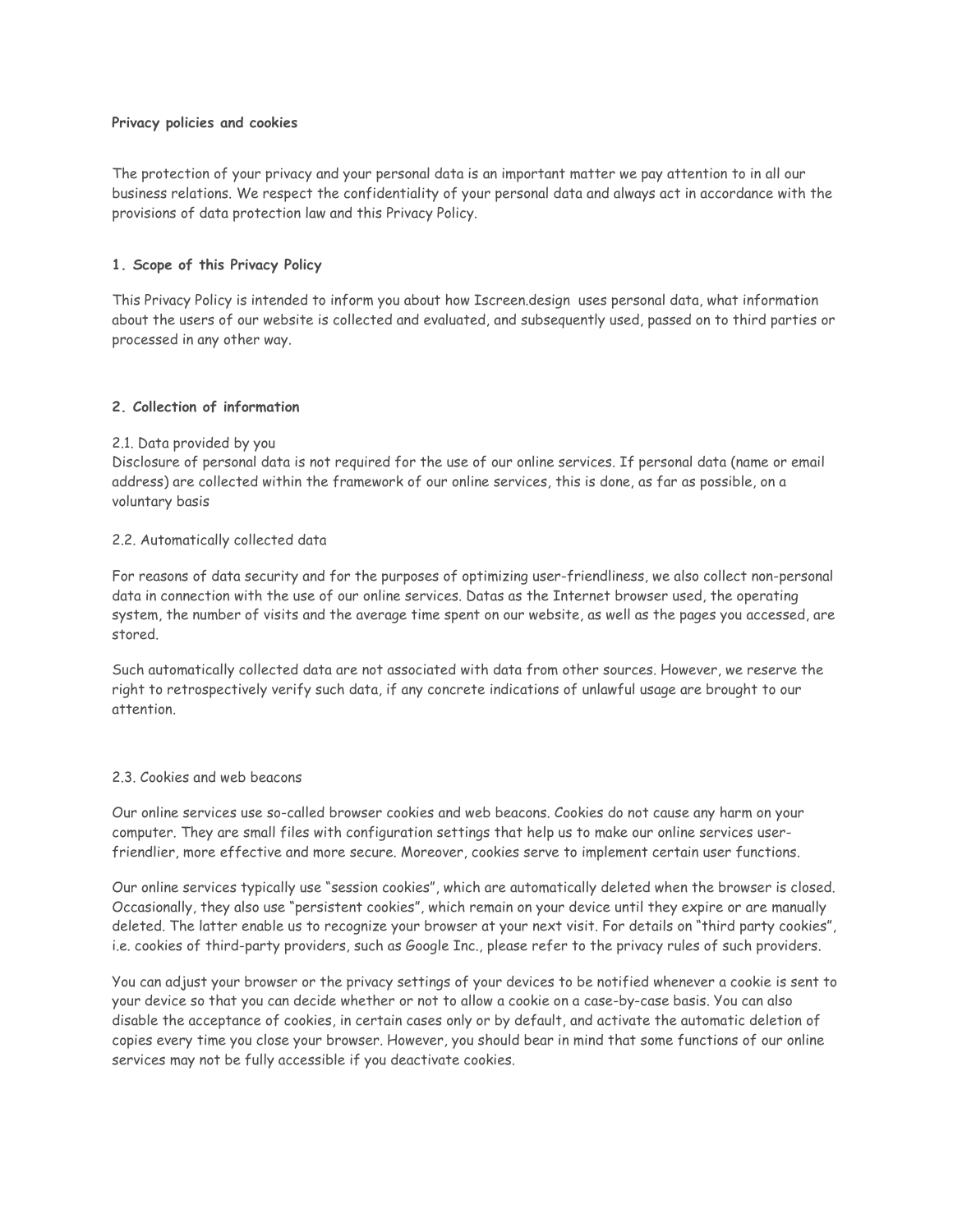Moreover, we use web beacons, also called page tags, to analyze the effectiveness of our website or our newsletters. For example, our Newsletters and HTML emails may contain a web beacon that determines if the email or the links transmitted by email have been opened. Such information helps us to improve our email service and to adjust our contents to user needs. Deletion of the email also deletes the web beacon. It goes without saying that our regular text emails do not contain web beacons.

#### 2.4. Web analysis

For the purposes of continuous functional optimization and maximum user-friendliness, some of our online services use the web analysis services and social plugins listed below. The data used for this purpose are exclusively non-personal.

Google Analytics: Google Analytics of Google Inc., 1600 Amphitheatre Parkway Mountain View, CA 94043, USA, uses so-called cookies, i.e. text files stored on your computer for an analysis of your usage of our online services. As a rule, the data about your user behavior gathered by the cookie are transmitted to a Google server in the USA and stored there. In case of activation of IP anonymization in the online services, Google will truncate your IP address in Member States of the European Union and the European Economic Area. Only in exceptional cases will the full IP address be transmitted to a Google server in the USA and truncated there. On behalf of the operator of the online services, Google will use the information to evaluate your usage of the online services, to compile reports on these activities, and to provide other services for the website operator relating to the usage of online services and Internet activity. The IP address transmitted by your browser within the framework of Google Analytics will not be associated with any other data held by Google. You can prevent the storage of cookies by selecting the appropriate setting on your browser. However, in this case you will not be able to make full use of all the functions of our online services. Moreover, you can prevent the collection of data generated by cookies and their use by Google by downloading and installing the browser plugin available at [\(https://tools.google.com/dlpage/gaoptout?hl=en\)](https://tools.google.com/dlpage/gaoptout?hl=en). For detailed information on the terms of use and privacy rules, please refer to

or [https://www.google.com/policies/](https://www.google.com/policies/%20/) /.

Facebook Plugins ("Share button"): You can recognize Plugins of Facebook Inc., 1 Hacker Way, Menlo Park, California 94025, USA by the Facebook logo or the "share button". For an overview of Facebook plugins, please click here: [http://developers.facebook.com/docs/plugins/.](http://developers.facebook.com/docs/plugins/) When you use our online services, the plugin establishes a direct connection between your browser and the Facebook server. Thus, Facebook is informed that you have been using our online services with your IP address. When you click on the Facebook "share button" while you are logged in at your Facebook account, you can link the contents of our online services to your Facebook profile. Facebook can then associate the use of our online services with your user account. We wish to point out that we, as the provider of the online services, do not obtain any knowledge of the content of the data transmitted and their usage by Facebook. For further information, please refer to Facebook's privacy policy at If you do not want to allow Facebook to associate the usage of our online services with your Facebook user account, please log off from your Facebook user account.

LinkedIn: The provider of the Linkedlin network is LinkedIn Corporation, 2029 Stierlin Court, Mountain View, CA 94043, USA. Every time you access one of our online services containing LinkedIn functions, a connection with LinkedIn servers is established. LinkedIn is informed that you are using our online services with your IP address. When you click on the "recommend button" of LinkedIn while being logged in at LinkedIn, your usage of our online services can be associated with you and your user account. We wish to point out that we, as the provider of our online services, are not made aware of the content of the data transmitted and their usage by LinkedIn. For further information, please refer to LinkedIn's privacy policy at: <https://www.linkedin.com/legal/privacy-policy>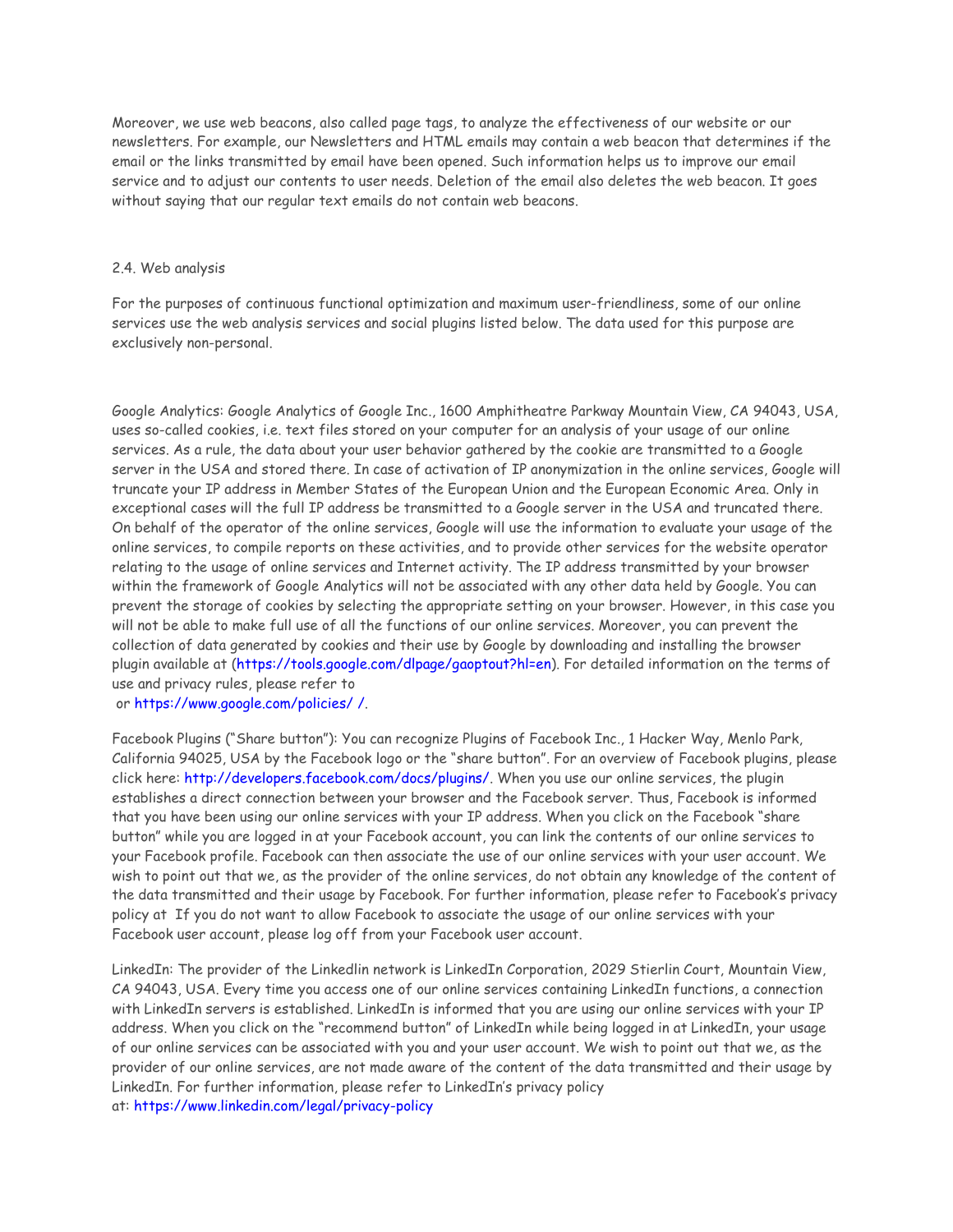## **3. Use of personal data**

As a matter of principle, personal data provided by you are processed and used by us exclusively for the purposes specified. These include, in particular:

- Provision, improvement and support of our online services: This includes data analyses, the identification of usage trends, as well as calculations and statistics on user access patterns.
- Use of contact form: If you use the contact form for enquiries, the information provided by you in the contact form, including your contact data, is used to process the enquiry and stored for later use in case follow-up questions arise. If necessary for the purpose of processing your enquiry we can also transmit your personal data to other companies or to third parties involved. Your personal data will be stored for the duration of processing the enquiry and a maximum period of 3 / three/ years after completion of processing, unless longer storage is legally permissible for other reasons.
- Protection of rights and property: If we have reason to believe that the rights and the property of Iscreen.design, its and customers or third parties have been or could be impaired, we can use and transmit your personal data in order to protect such rights and/or such property. Moreover, we reserve the right to disclose your personal data, provided such disclosure is required by law or by order of competent authorities, to safeguard due process in accordance with the procedure indicated on our website, and to protect the aforementioned rights.
- Cleansing and consolidation of data: From time to time, the personal data provided by you can be crosschecked against or consolidated with data from our existing registers (online and offline), data taken over from a legal predecessor, or data from other sources.

# **4. Transmission and disclosure of your personal information**

Depending on the type of interaction you requested (e.g. call to be returned, placement of an order, request for services, information, etc.), your data may be exchanged with third parties involved in order execution (e.g. mail order companies, banks, etc.) or other companies of the Iscreen.design. We may also be required to disclose personal data in order to meet legal requirements or to enforce rights and agreements.

 Compliance with laws and similar obligations: We will transmit your personal data in order to (i) enforce or comply with a law, a regulation, an order issued by a public authority or compulsory measures, (ii) detect and prevent security threats, fraud or other malicious activities, (iii) protect and/or enforce the rights and the property of Iscreen.design or of third parties, and (iv) protect the rights and the personal security of our employees and of third persons.

## **5. Right to information, right of withdrawal and deletion of your personal data**

You have the right to request information in writing about your personal data stored by us. Moreover, in connection with the use of your personal data, you have the right to correction, deletion, suppression or restriction of processing as well as the right to lodge a complaint with the data protection authority. Please address such requests as well as any other questions to the contact point indicated under item 7.

## **6. Data security**